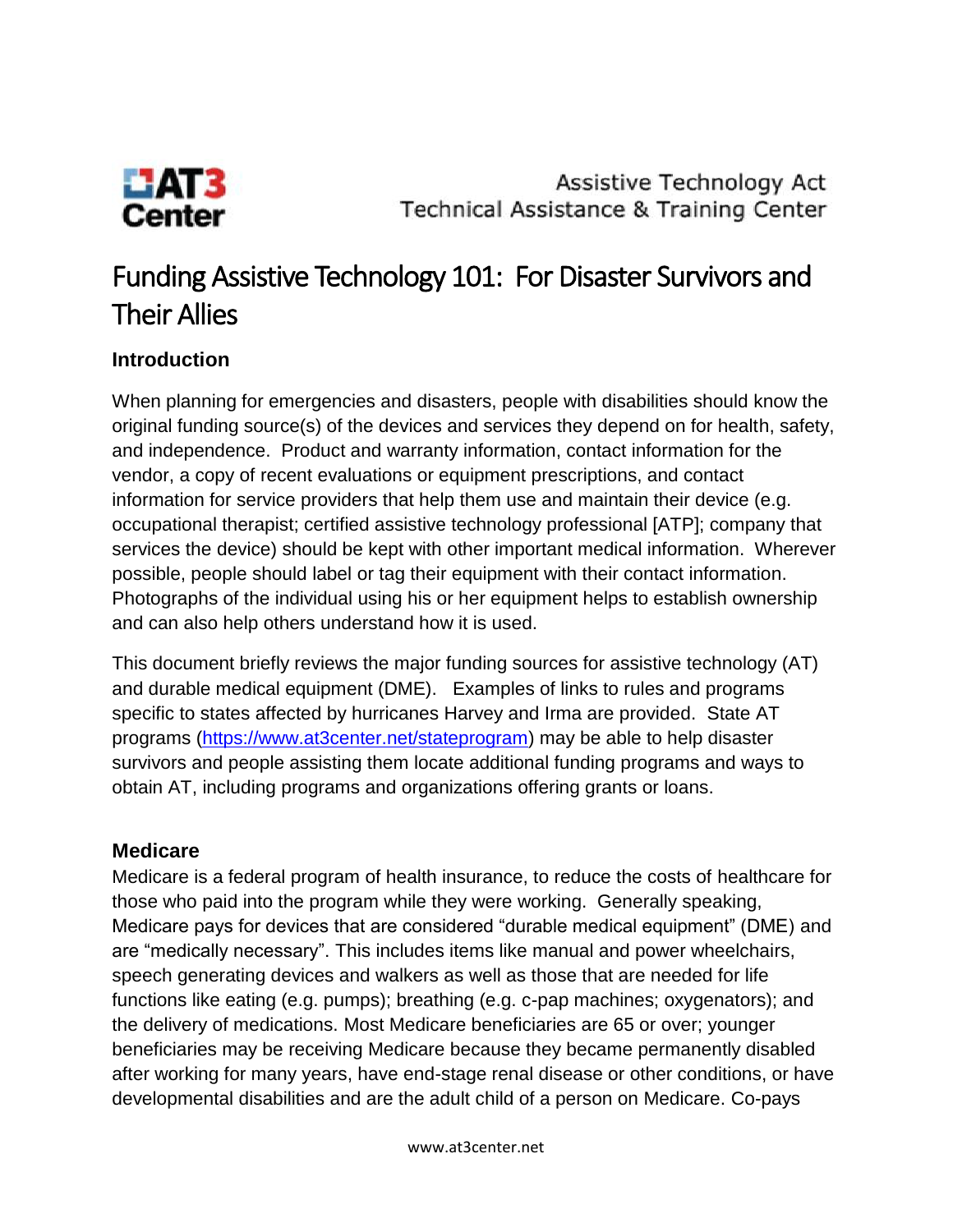(20%) may be required. People on Medicare may also qualify for Medicaid if they are low income and have few if any assets; these people are sometimes called "dual eligible".

*Medicare may cover the cost of replacement or repair of Medicare-funded equipment due to emergency or disaster, and may also cover the cost of a rental during the time equipment is being repaired. See [https://www.medicare.gov/what-medicare-covers/replacing-lost-or](https://www.medicare.gov/what-medicare-covers/replacing-lost-or-damaged-dme-in-disaster-or-emergency.html)[damaged-dme-in-disaster-or-emergency.html](https://www.medicare.gov/what-medicare-covers/replacing-lost-or-damaged-dme-in-disaster-or-emergency.html)* 

*For Hurricane Harvey: (Texas)*

*[https://www.phe.gov/emergency/news/healthactions/section1135/Pages/harvey-](https://www.phe.gov/emergency/news/healthactions/section1135/Pages/harvey-26aug2017.aspx)[26aug2017.aspx](https://www.phe.gov/emergency/news/healthactions/section1135/Pages/harvey-26aug2017.aspx)*

*For Hurricane Irma: (Florida)*

*[https://www.phe.gov/emergency/news/healthactions/section1135/Pages/florida-irma-](https://www.phe.gov/emergency/news/healthactions/section1135/Pages/florida-irma-07sept2017.aspx)[07sept2017.aspx](https://www.phe.gov/emergency/news/healthactions/section1135/Pages/florida-irma-07sept2017.aspx)*

Some Medicare beneficiaries are covered by a "Medicare Advantage" managed care plan. Check with your plan to learn how it repairs or replaces DME and supplies.

# **Medicaid**

Medicaid is program paid for with a combination of state and federal funds. While there are some requirements that are consistent across the country, states will vary in what they cover and who is eligible. Medicaid pays for healthcare costs (with no or very minimal co-pay) for people who are lower income and who have few assets. In most states, the state Medicaid program uses a "managed care" model to contain costs and improve care. Check with your managed care Medicaid plan to learn how it repairs or replaces DME and supplies in emergency or disaster situations. Your plan may have a special needs unit with people who can help.

Medicaid also allows states to have programs to keep people with disabilities out of institutions, or to help them return to the community. These "Home and Community Based Services" or "waiver" programs have different requirements and pay for services not a part of "regular" Medicaid. The availability of waiver programs, what they cover, and who is eligible varies greatly state to state. Recipients of waiver services generally have a supports or service coordinator, which is a good starting point to learn how to go about the repair or replacement of DME and AT.

For children who receive Medicaid, Medicaid may have purchased the device that is used in school.

# **Special Education**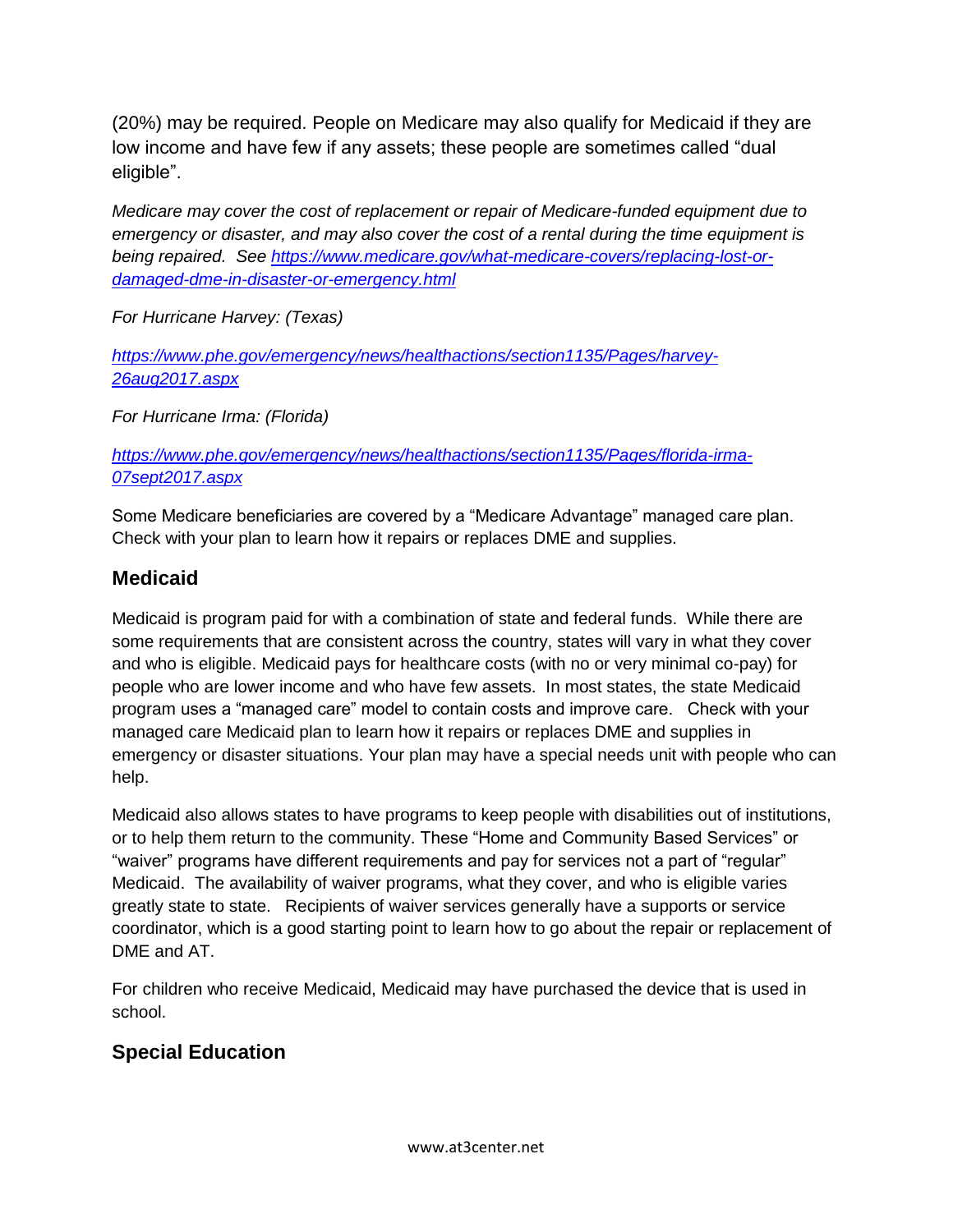For some children, the public school system has supplied the assistive technology and/or durable medical equipment, paying for it out of school district funds. The device may be something that remains at school, or it may be a product that goes home with the child (e.g. evenings, weekends, school holidays). In the case of a natural disaster, the device may have been broken or lost in either of those settings. If the assistive device has been provided as part of an Individualized Education Plan (IEP) for a student with a disability, the school district must continue to provide it, even in the case of emergency or disaster. The school can "provide" it by borrowing the item, renting it, or purchasing a new or used one that meets the student's needs as specified in the IEP.

Guidance from the US Department of Education regarding students with IEPs or 504 Plans affected by disaster:

[http://pioc.gatech.edu/wiki/images/c/cc/SPED\\_Guidance\\_Displaced\\_English.pdf](http://pioc.gatech.edu/wiki/images/c/cc/SPED_Guidance_Displaced_English.pdf) [http://pioc.gatech.edu/wiki/images/9/94/SPED\\_Guidance\\_Displaced\\_Espanol.pdf](http://pioc.gatech.edu/wiki/images/9/94/SPED_Guidance_Displaced_Espanol.pdf)

#### **Vocational Rehabilitation**

When AT or DME is needed to obtain or maintain employment, the state's vocational rehabilitation (VR) agency may be able to help. Devices originally purchased by the VR agency may have been lost or damaged. The disaster may have created new needs, e.g. if the physical location of the small business is closed but employees are encouraged to work from home, an employee with a disability may need a home computer in order to continue her employment. Individuals who are already clients of VR should contact their VR counselor; those whose prior cases have been "closed" or people newly seeking VR services should apply.

Texas: <http://www.twc.state.tx.us/jobseekers/vocational-rehabilitation-services>

Florida:<http://www.rehabworks.org/>

### **Telecommunications Equipment Distribution Programs**

Many states have programs that distribute specialized telecommunications equipment to qualified people with disabilities (www.tedpa.org). Equipment varies state to state, and may range from amplified phones, to smart phones and tablets with specialize "apps", and even speech generating devices necessary for telecommunications access. Some states will only distribute to people who are hard of hearing, deaf, deaf-blind, or "speech impaired", while others may have broader definitions of disability eligibility. Most programs also require income eligibility, with the program focused on those with lower income. Check with your state's program regarding its policy for replacing items lost or damaged in the emergency or disaster.

Texas: [https://hhs.texas.gov/services/disability/deaf-hard-hearing/specialized](https://hhs.texas.gov/services/disability/deaf-hard-hearing/specialized-telecommunications-assistance-program-stap)[telecommunications-assistance-program-stap](https://hhs.texas.gov/services/disability/deaf-hard-hearing/specialized-telecommunications-assistance-program-stap)

www.at3center.net